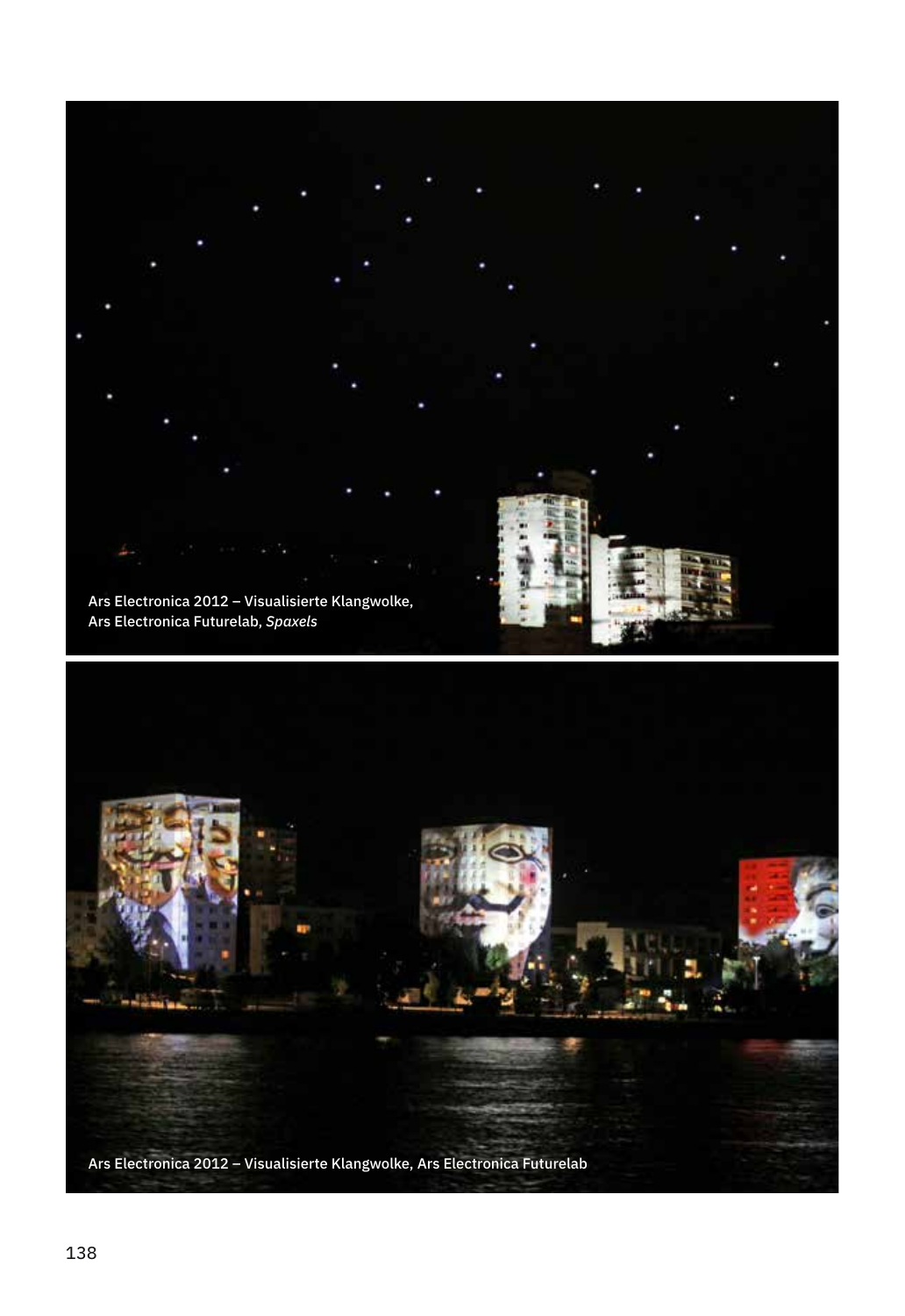## Damien Hirst, Spot Painting and Ars Electronica 2012 *Damien Hirst, Spot Painting and Ars Electronica 2012*

Was haben Damien Hirst, Spot Painting und Ars Electronica 2012 miteinander zu tun? Auf den ersten Blick nichts. Beim Nachdenken über das Festivalthema THE BIG PICTURE erinnerte ich mich jedoch an die "Spot Paintings" von Damien Hirst, zurzeit in der Tate Gallery in London zu sehen. *Anthraquinone-1-Diazonium Chloride*, so betitelt Damien Hirst eines dieser Bilder aus dem Jahr 1994. Er schreibt dazu: "To create that structure, to do those colours, and do nothing. I suddenly got what I wanted. It was just a way of pinning down the joy of colour".<sup>1</sup>

THE BIG PICTURE – das bedeutet, der große Rahmen, innerhalb dessen sich der digitale Umbruch vollzieht: Alles wird anders, im Leben, in der Wirtschaft, in der Kultur, in der Bildung, in der Politik – man könnte so viele Punkte aufzählen, wie es Spots in Hirsts Bildern gibt.

Ich konzentriere mich im Weiteren auf die Spots Politik und Bildung, zwei Bereiche, in denen ein unvermuteter Umbruch bevorstehen wird.

Die Geschwindigkeit der Digitalisierung unserer Lebensbereiche hat um einen deutlichen Schub bekommen. Überall. Mit Occupy, Anonymous, Wiki-Leaks und den Piraten ist das Internet schließlich definitiv in die politische Arena eingetreten.

Zu Jahresbeginn 2006 gründete der Schwede Rickard Falkvinge die erste Piratenpartei. Ausgangspunkt war der Kampf um Freie Software, um die Nicht-Anerkennung des Urheberrechts. Den Parteinamen gaben sich die Piraten zunächst interessanterweise nicht selbst, sondern die traditionelle Medienindustrie, die das Urheberrecht verteidigte, wollte ihnen mit der Bezeichnung "Piraten" einen negativen Anstrich verpassen. Die Copyright-Gegner akzeptierten den Namen nicht nur, sondern sahen in ihm einen positiven Freiheitsbegriff, ausgehend von den Freibeutern der Meere. Es ist eine Ironie der Geschichte: Eine neue Partei hätte keinen besseren Namen erhalten können.

*What do Damien Hirst, spot painting and Ars Electronica 2012 have to do with each other? At first glance, nothing. However, when I began thinking about the Festival's theme—THE BIG PICTURE—, Damien Hirst's "spot paintings", which are currently showing at the Tate Gallery in London, came to my mind. Damien Hirst entitled one of these 1994 pictures* Anthraquinone-1-Diazonium Chloride. *And he wrote about the process: … "to create that structure, to do those colors, and do nothing. I suddenly got what I wanted. It was just a way of pinning down the joy of color." <sup>1</sup>*

*THE BIG PICTURE—this means the big frame within which the digital revolution is happening: everything is changing, in our lives, in the economy, in culture, in education, in politics—I could list as many different areas as there are spots in Hirst's paintings.*

*Though here I'll just concentrate on two of them: politics and education, two areas in which unexpected upheaval is imminent.*

*The speed at which different areas of our lives are being digitized is accelerating constantly. Everywhere. And with Occupy, Anonymous, WikiLeaks and the Pirates—the Internet has finally entered the political arena.*

*In early 2006, a Swede named Rickard Falkvinge founded the Pirate Party. Its point of departure was the fight for free software and the right to ignore copyright laws. The Pirates did not, interestingly enough, give the party its name, but the traditional media, which wanted to protect copyrights and, by calling them "Pirates", hoped to give them a negative image. Yet instead, these copyright objectors not only accepted the name, but saw in it a positive concept of freedom, one going back to the freebooters of the sea. It is an irony of history: a new party could not have been given a better name.*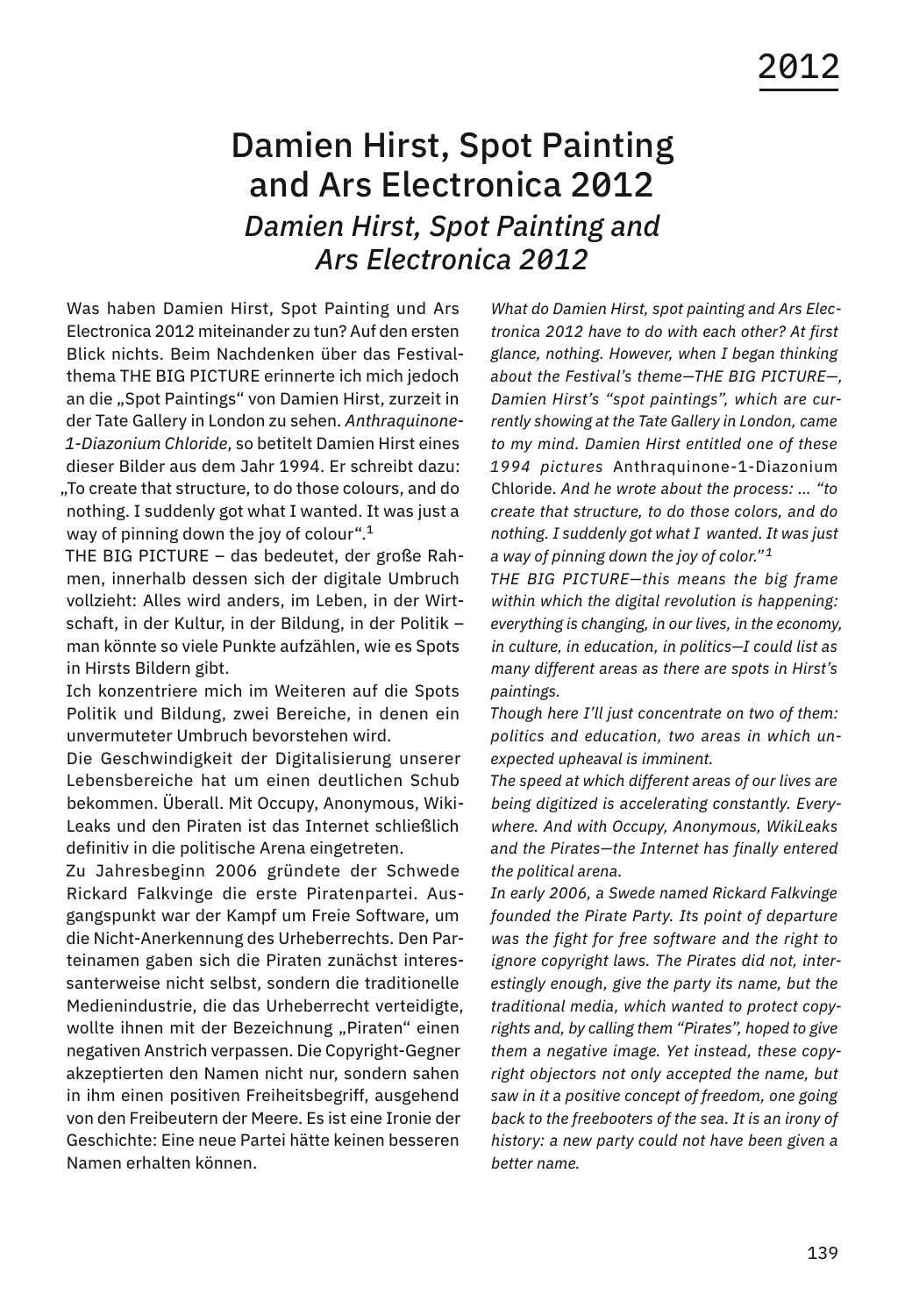Bereits in den Pionierjahren des Films prägt der Schauspieler Douglas Fairbanks 1926 in *Der schwarze Pirat* den Typus des Piraten, der sich an Seeräubern rächt, die den Tod seines Vaters auf dem Gewissen haben. Der Pirat tritt in der Filmgeschichte mehrfach als Einzelner auf, als Rächer und Verbrecher, aber er steht auch als Sympathieträger, wie Jack Sparrow, fabelhaft gespielt von Johnny Depp, in den vier Folgen *Fluch der Karibik.* Selbst der vierte Teil hielt in den Kinocharts der USA am ersten Wochenende den Spitzenplatz. Zu den Klassikern des Piratenfilms zählt *Der Herr der Sieben Meere (The Sea Hawk)* mit Errol Flynn als Sir Francis Drake (1940). Francis Drake mutiert vom englischen Admiral zum Piraten. Es gelingt ihm, im Auftrag von Königin Elisabeth I. im Jahr 1580 das Kap der Guten Hoffnung an der Südspitze Afrikas zu umsegeln und damit eine der ersten Weltumseglungen für die Englische Krone zu verbuchen. 432 Jahre nach Sir Francis Drake segeln wieder Piraten um die Welt – nicht auf den Weltmeeren, sondern im globalen Datenmeer. Keine andere Partei hat sich in den letzten Jahren so rasant weltweit ausgebreitet wie die Piraten. Warum es für die traditionellen Parteien so schwierig ist, mit der neuen Bewegung umzugehen, liegt unter anderem darin, dass die jungen Menschen, die mit dem Computer aufgewachsen sind, anders denken.

Wenn aus dem Chaos die Welt entstanden ist, ist es denkbar, dass aus einer "Chaostruppe", als die die Piraten vielfach bezeichnet werden, eine Partei entsteht, die mit dem digitalen Alphabet unserer Zeit aufgewachsen ist.

"Das Erfolgsrezept der Piraten ist ihr Anderssein", schreibt die Journalistin Merlind Theile, selbst in Facebook und Twitter vernetzt, treffend in *Der Spiegel* und fährt fort: "Sie wollen keine Hinterzimmerpolitik, keinen Personenkult und keine Polit-Karrieristen. Ihr Mantra heißt Transparenz, ihr politischer Held ist der Amateur, die Macht soll beim Schwarm bleiben. All das birgt ein Versprechen auf eine bessere Politik, auf Bürgernähe und selbstlose Volksvertreter."<sup>2</sup>

In der Zwischenzeit haben sich in den meisten europäischen Ländern, aber auch in den USA, in Russland, in Neuseeland Piratenparteien gegründet. In Österreich erfolgte die Gründung 2006. Einen ersten Erfolg erzielte die österreichische Partei in Innsbruck bei der Gemeinderatswahl 2012 mit 3,8

*Already in the pioneering years of filmmaking, in* The Black Pirate *from 1926, actor Douglas Fairbanks creates a pirate-like character who seeks revenge on the pirates responsible for his father's death. Through the history of film, pirates have appeared as lone wolves, avengers and villains, but also as likeable figures, such as Jack Sparrow, so brilliantly played by Johnny Depp in the four episodes of* Pirates of the Caribbean*. Even the fourth episode went right to the top of the movie charts on its first weekend in the USA. Another early pirate classic is* The Sea Hawk *with Errol Flynn as Sir Francis Drake (1940). Francis Drake mutates from English admiral to pirate. On commission from Queen Elisabeth I, he rounds the Cape of Good Hope, Africa's southern tip, in 1580, allowing the English Crown to take credit for one of the first successful circumnavigations of the world.*

*432 years after Sir Francis Drake, pirates are now circumnavigating the world again—not on the earth's oceans but on a global sea of data. In recent years, no other party has spread so swiftly around the world as the Pirates have. And one reason it has turned out to be so difficult for traditional parties to deal with this new movement is the fact that young people, who have been raised on computers, think differently.*

*If the world was born out of chaos, then it is also conceivable that a party might be born out of a "bunch of chaotic nerds"—as the Pirates are often called—who have grown up using the digital alphabet of our times.*

*"The Pirates' recipe for success is that they are different", journalist Merlind Theile, who herself uses Facebook and Twitter to network, quite fittingly writes in* Der Spiegel. *She then goes on to say: "They don't want politics happening in back rooms, nor do they want personality cults or political careerists. The Pirates' mantra is transparency, their political hero is the amateur, (…) and power should belong to the swarm. All this brings promise of better policies, a closeness to the people and selfless representatives." <sup>2</sup>*

*In the meantime, Pirate Parties have been founded in most European countries, as well as in the USA, Russia and New Zealand. In Austria, the Pirates were established in 2006 and scored their first success at municipal elections in Innsbruck in 2012: with 3.8 percent of the votes, they secured one seat on the municipal council.*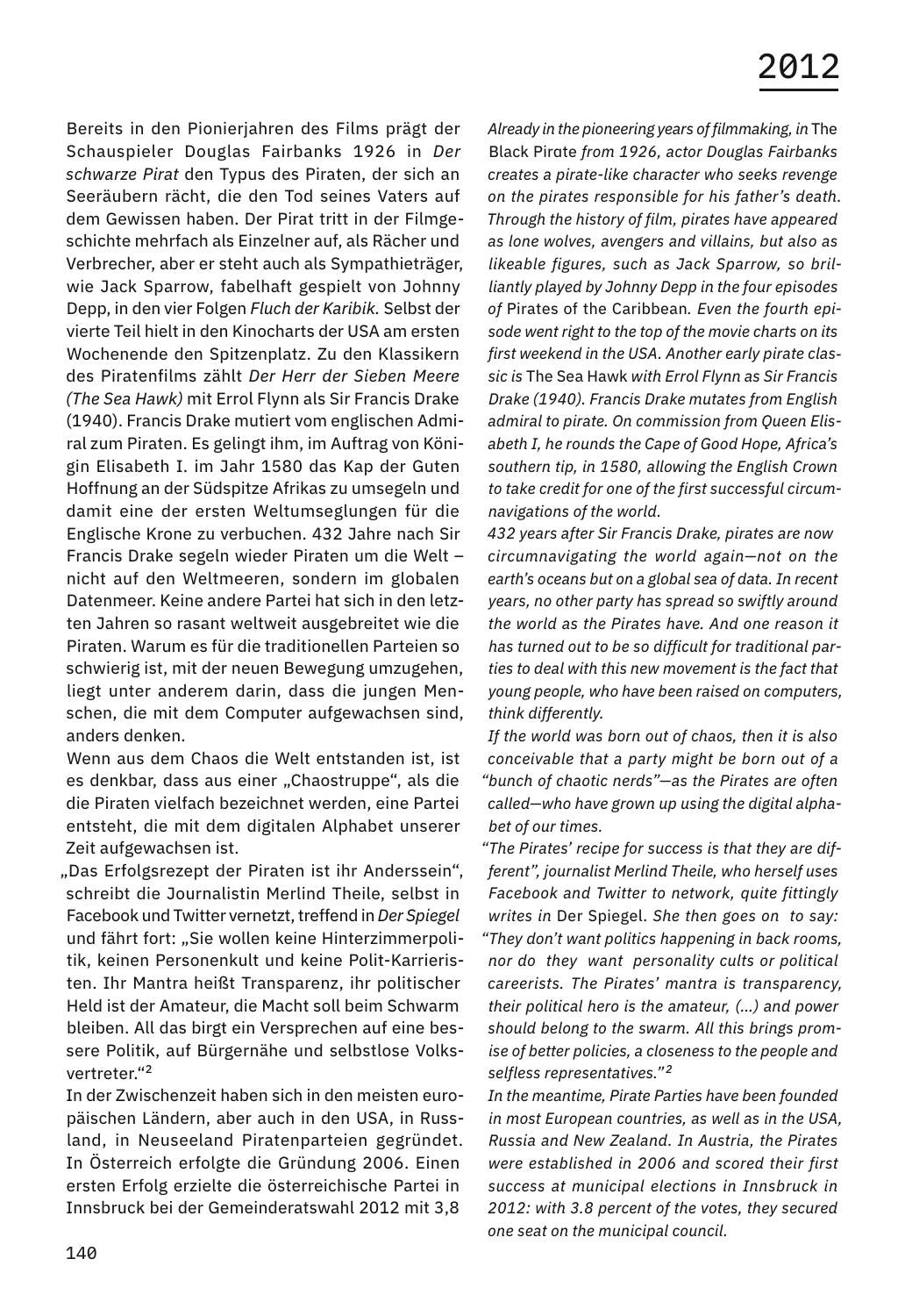Prozent der Stimmen und konnte sich mit einem Mandat den Einzug in den Gemeinderat sichern.

Während für die Piraten die Freie Software als Triebkraft ihrer Entstehung fungierte, ist es für *WikiLeaks*  der freie Zugang zu geheimer Information in öffentlichen Bereichen, insbesondere in der Politik. Der Ursprung bzw. die tatsächliche Gründung liegt nach wie vor im Dunkeln, als treibende Kraft, aber nicht als Gründer trat Julian Assange in den Vordergrund. Nach spektakulären Aktionen von *WikiLeaks*-Aktivisten, vermehrt ab 2009, wurde Julian Assange schließlich am 7. Dezember 2012 in London wegen nach wie vor umstrittenen Vorwürfen von Vergewaltigung und Nötigung verhaftet und hat in Ecuador um Asyl angesucht (21. 6. 2012). Die Aktivitäten von *WikiLeaks* haben seit der Verhaftung von Assange abgenommen.

In der Zwischenzeit hat Daniel Domscheit-Berg, ein enger Verbündeter von Assange, die Seiten gewechselt. Er ist zusammen mit seiner Frau Anke, einer engagierten Internet-Aktivistin und Internet-Beraterin, den Piraten beigetreten. Der Literaturkritiker und Journalist von *Zeit Online*, Ijoma Mangold, zeichnet im Print-Feuilleton von *Die Zeit* ein Bild von seinem Besuch beim "Politpaar unserer digitalen Zeit": "Mit Anke und Daniel Domscheit-Berg hat jetzt auch die digitale Welt erstmals ihr exemplarisches Paar."<sup>3</sup> Dabei sieht Mangold in diesem Paar mehrere Tendenzen unserer Zeit prototypisch vereint: "Die Verbindung von Netzavantgarde und gesellschaftspolitischem Engagement. Der Glaube, dass die Welt durch den technologischen Fortschritt eine andere geworden ist und dass damit auch ein gesellschaftspolitisches Versprechen einhergeht." <sup>4</sup> Anke und Daniel sind überzeugt: Das Internet verändert die Welt. Ob als Revolution oder als sozialer Prozess, nichts ist mehr wie zuvor, alles wird anders. Mit Recht zitieren die beiden den Erfinder des WorldWideWeb, Tim Berners-Lee: Das Internet sei weniger eine technische als eine soziale Revolution. Das Internet als Leitmedium führt zu einem neuen demokratischen Verständnis, zu neuen Modellen der Demokratie, denn nur so wird es möglich, die Politikverdrossenheit, insbesondere der jungen Menschen, zu überwinden.

Mitte Juni 2012 präsentierte das Österreichische Institut für Jugendkulturforschung eine länderübergreifende Repräsentativumfrage unter JungwählerInnen (16- bis 29-Jährige). Das Ergebnis ließ in den

*While free software was the initial motivating force behind the rise of the Pirates, for* WikiLeaks *it was a question of open access to secret information in public spheres, especially in politics. Its beginnings or rather its actual establishment is still unclear, but then Julian Assange stepped forward as the driving force behind it (though he was not its founder). After* WikiLeaks *activists carried out some spectacular actions, and with greater frequency as of 2009, Julian Assange was finally arrested on the controversial charge of rape und sexual assault in London on December 7, 2012; he applied for asylum to Ecuador on June 21, 2012.*  WikiLeaks *activities have declined since Assange's arrest.*

*Meanwhile, Daniel Domscheit-Berg, a one-time close ally of Assange, has switched sides. Along with his wife Anke, a committed Internet activist and advisor, he has joined the Pirates. Literature critic and journalist at* Zeit Online*, Ijoma Mangold describes his visit to the "political couple of our digital era" in the print edition of* Die Zeit's *feuilleton: "With Anke and Daniel Domscheit-Berg, the digital world now, for the first time, has a model couple, too."3 Mangold sees a number of the tendencies of our time prototypically united in this couple: "A union of web avant-garde and social engagement. The belief that the world has become a different one through technological progress and that this goes hand in hand with the promise of socio-political change."<sup>4</sup>*

*Anke and Daniel are convinced: the Internet is changing the world. Whether in the form of a revolution or social process, nothing is as it was before, everything will be otherwise. With reason, the two cite the inventor of the WorldWideWeb: Tim Berners-Lee. He believed that the Internet was not so much a technical revolution, but a social one. As leading medium, it brings about a new democratic awareness and new models of democracy—and this is the only way for young people in particular to overcome their disenchantment with politics. In mid June 2012, the Österreichische Institut für Jugendkulturforschung (Austrian Institute for the Study of Youth Culture) presented a representative transnational survey conducted among young voters (16- to 29-year-olds). The results caused many* 

*in party headquarters to do more than just prick up their ears. If elections had been held in Austria*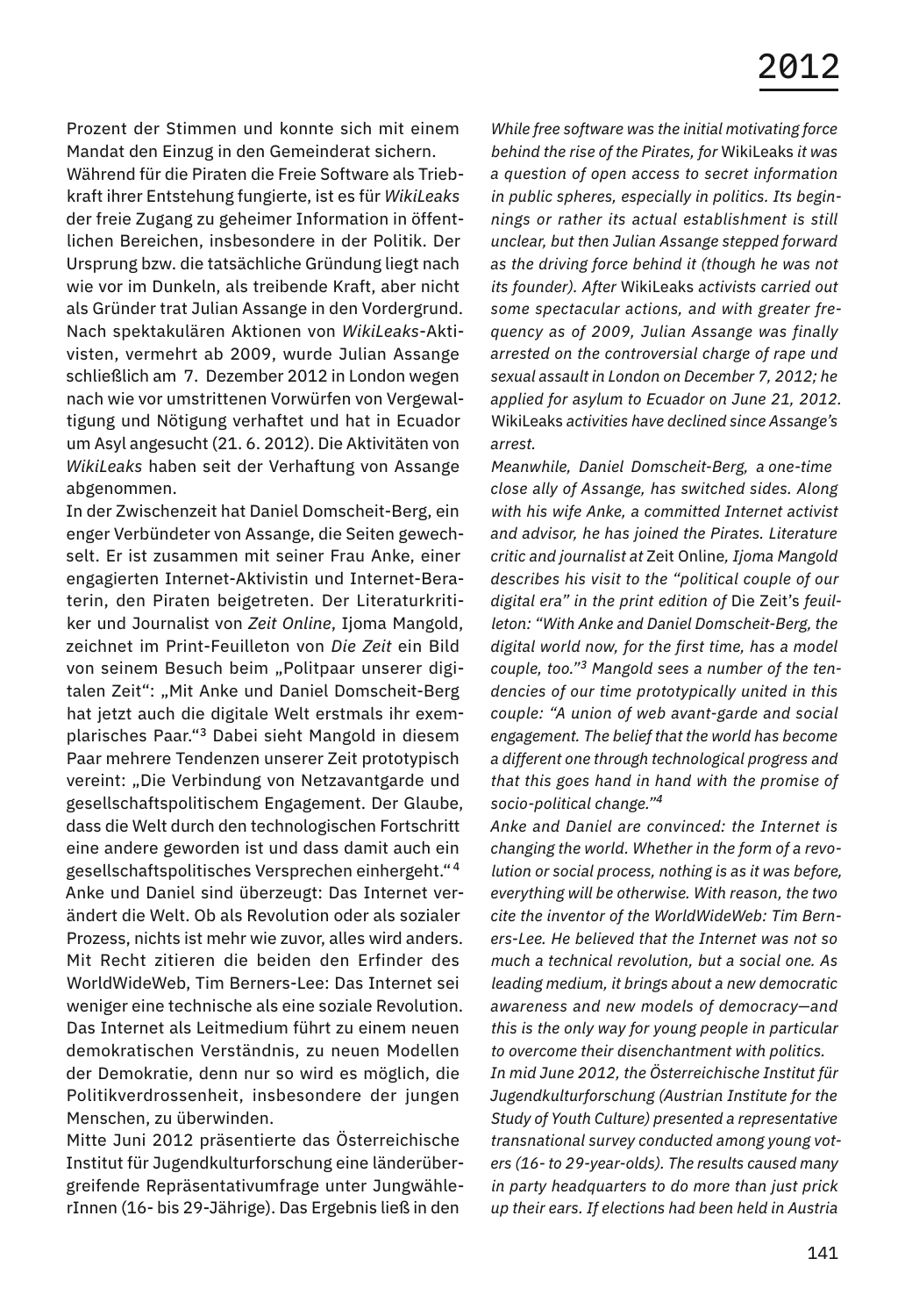Parteizentralen mehr als aufhorchen. Wäre am 17. Juni 2012 Wahltag in Österreich gewesen, hätte das Ergebnis so aussehen können: Die Piraten wären in Österreich von 12 Prozent und in Deutschland von 23 Prozent der JungwählerInnen gewählt worden. Vor ihnen liegen in Österreich mit 17,4 Prozent die Freiheitlichen und die Grünen mit 12,9 Prozent, weit abgeschlagen sind die beiden "Großparteien" ÖVP mit 8,9 Prozent bzw. die SPÖ mit 8,5 Prozent.<sup>5</sup>

Zusammenfassendes Resultat der Umfrage: "16- bis 29-Jährige sehen die Piraten als Jugend-, Internet-, Transparenz- und Mitbestimmungspartei. Darüber hinaus ist die Piratenpartei bei JungwählerInnen als , junge Bürgerrechtsbewegung' positioniert. Ihre Kernkompetenz ist der Schutz des Individuums vor staatlichen Zugriffen und Einschränkungen. Als neue Diskurspartei steht sie für das Angebot, Argumente auszutauschen und den Dingen auf den Grund zu gehen".<sup>6</sup>

Wie immer sich die Piratenparteien entwickeln werden: Das Internet hat mit den vor allem von jungen Menschen getragenen Aufständen, Protesten und Revolutionen, im arabischen Frühling, aber auch in anderen Ländern, mit einer Parteigründung die politische Bühne betreten. Wer das revolutionäre Potenzial des neuen Mediums nicht begreift oder nicht nutzt, wird in den Mahlstrom der dramatischen Zeitenwende geraten.

Von der Politik zur Bildung. Auch hier zeichnet sich durch das Vordringen der digitalen Medien ein Umbruch ab: Die traditionelle Bildungspolitik hat die im Gang befindliche Revolution im Bildungsbereich nur vereinzelt erfasst. Doch hier entscheidet sich für die junge Generation, mit welchen Kompetenzen sie für ihr Leben in der Zukunft ausgestattet wird, um in der neuen Arbeitswelt konkurrenzfähig zu sein.

Wo immer auch die Ursachen liegen mögen, Schulen und Bildungseinrichten haben ein großes Beharrungsvermögen, in manchen Ländern mehr, in manchen weniger. Trotz bemerkenswerter Bestrebungen einzelner hat das österreichische Schulsystem ein besonderes Beharrungsvermögen, sowohl was die Zeitgemäßheit der Lerninhalte als auch was deren Vermittlung betrifft. Am Bildungsbereich gehen die neuen Medien keineswegs spurlos vorbei. Die Bildungsangebote im Internet nehmen ständig zu und präsentieren sich mit steigender Professionalität. Gerade das Jahr 2012 könnte sich als Schlüssel-

*on June 17, 2012, the outcome might have been as follows: 12 percent of young voters in Austria for the Pirates; 23 percent, in Germany. In Austria, the Freedom Party (FPÖ) would have gotten 17.4 percent, and the Greens, 12.9 percent, and so would have done better than the Pirates. Whereas the two "big parties", the Austrian's People's Party (ÖVP), with 8.9 percent, and the Socialist Party of Austria (SPÖ), with 8.5 percent, would have done worse.<sup>5</sup>*

*To sum up the results of the survey: "16- to 29 year-olds see the Pirates as a young people's party that is pro-Internet, -transparency and -citizen participation. In fact, the Pirate Party has established itself among young voters as a "new civil rights movement". Its core competence is to protect the individual from state intervention and restrictions. As a new party of discourse, it stands for the chance to debate ideas and get to the bottom of things." <sup>6</sup>*

*No matter how the Pirate Party develops: with the uprisings, protests and revolutions largely carried out by young people in Arab Spring nations, but also with the establishment of this new party in other countries, the Internet has now entered the political arena. All those who do not recognize and exploit the revolutionary potential of the new medium will be pulled down into the maelstrom of this dramatic turning point in history.*

*Let's now move on from politics to education. Here, too, upheaval is imminent due to the advance of digital media: so far the current revolution has only affected traditional educational policies in isolated instances. Yet for the young generation, it is here that the decisions will be made that will determine the skills they will acquire in their future lives, skills they will need to compete in the new world of work.*

*No matter what the causes might be, schools and educational facilities often lapse into inertia, though more so in some countries than in others. Despite the remarkable efforts of individuals, the Austrian school system is particularly prone to inertia, and this affects both the actuality of its teaching and learning contents, and how they are taught. Yet, by no means have the new media left the field of education untouched. Online educational programs are steadily increasing and presenting themselves with ever greater profession-*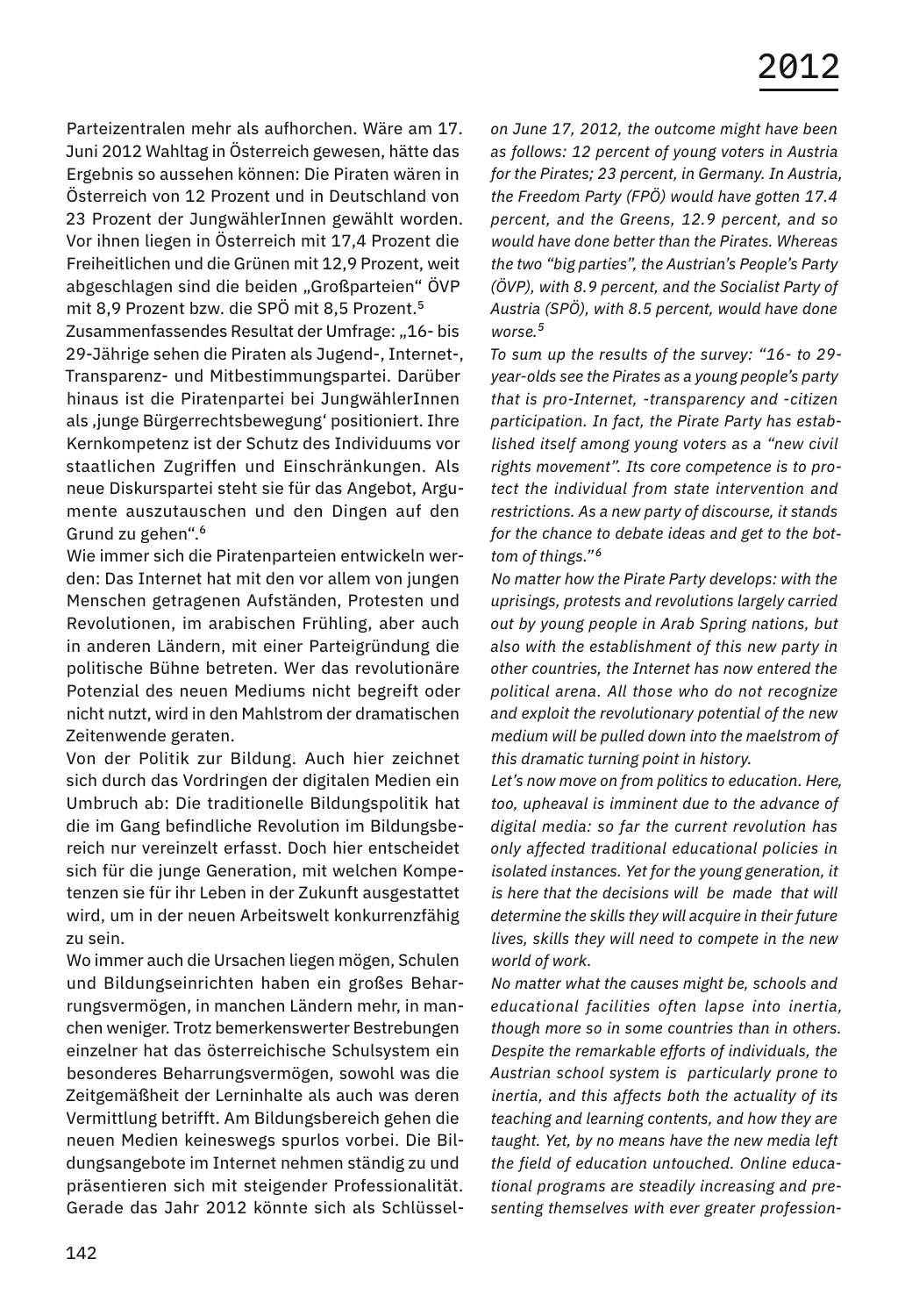jahr für die Internet-Revolution im Bildungsbereich erweisen, wie Projekte aus den USA zeigen, denen Europa nichts Vergleichbares entgegenzusetzen hat – wieder eine Innovation, die aus den USA und nicht aus Europa kommt: 2012 steigen drei prominente amerikanische Universitäten in das Online-Studium ein: Stanford, Harvard und das Massachusetts Institute of Technology (MIT). Alle drei Universitäten sind sich einig: Die Zeit ist reif, das Online-Studium öffnet die Grenzen der Hörsäle, die Grenzen der Länder, das globale Studium mit hunderttausenden Studentinnen und Studenten ist das Ziel. Stanford Präsident John Hennessy bringt es auf den Punkt: "There is a tsunami coming."<sup>7</sup> Wie die Printmedien oder Musikindustrie werden sich, so Hennessy, auch die Universitäten radikal ändern müssen.

Professor Andrew Ng, Computerwissenschafter in Stanford, wurde durch ein Experiment mit seiner Vorlesung zu einem Vorkämpfer der Online-Universität. Im Durchschnitt hat er 400 Studenten bei seiner Vorlesung, aber letztes Semester hatte er 100.000 Studenten in einem Online-Kurs: "To reach that many students before, I would have had to teach my normal Stanford class for 250 years".<sup>8</sup> Im Mai 2012 haben in Stanford die Inskriptionen zu Online-Kursen die Millionengrenze erreicht. Das Online-Studium "Courses", jetzt MOOC (Massive Online Open Classroom via *Coursera)* genannt, wurde in Stanford von Andrew Ng und Daphne Koller ins Leben gerufen, weitere Universitäten haben sich in der Zwischenzeit angeschlossen. Ein Drittel der StudentInnen kommen aus den USA, zwei Drittel aus der internationalen Universitätsszene. Einen radikalen Aufbruch im universitären Leben will auch die Online-Plattform *Udacity,* ein Kunstwort aus "university" und "audacity" erreichen, eine Initiative des Stanford-Professors und Google Fellow Sebastian Thrun. Seine Kurse sind jetzt noch kostenlos. Die Gründungsidee kam für Thrun aus einem persönlichen Erlebnis: Er stellte eine seiner best besuchten Vorlesungen über Künstliche Intelligenz ins Internet und erhielt 160.000 Anmeldungen aus fast allen Ländern der Welt. 23.000 davon schlossen die Prüfung positiv ab. Sebastian Thrun: "Wenn wir es schaffen, Leuten in jeder Phase ihres Lebens und überall auf der Welt eine gute Ausbildung zukommen zu lassen, dann bin ich zufrieden." Das erklärte Ziel von *Udacity* ist es, Bildung weltweit zu verändern.<sup>9</sup>

*alism. 2012 may turn out to be a key year for the Internet revolution in the educational sector, as projects from the USA that are unlike any in Europe demonstrate—for once again this is an innovation from the USA and not from Europe: in 2012, three prominent American universities have launched online study courses: Stanford, Harvard and the Massachusetts Institute of Technology (MIT). All three universities agree: the time is ripe—online study programs are to open up lecture halls and national borders; a global study course with hundreds of thousand of students is the goal. Stanford President John Hennessy sums it up: "There is a tsunami coming." <sup>7</sup>He believes that, like the print media or music industry, universities are going to have to radically change.*

*By experimenting with his own lectures series, Professor Andrew Ng, computer scientist at Stanford, became an online university pioneer. Usually about 400 students attend his lectures, but last semester he had 100,000 students in an online course: "To reach that many students before, I would have had to teach my normal Stanford class for 250 years." <sup>8</sup>*

*In May 2012, enrolment for online courses at Stanford crossed the one-million line. The online study program which offers MOOCs (Massive Open Online Courses) via "Coursera", was started at Stanford by Andrew Ng and Daphne Koller; in the meantime, other universities have joined in. A third of the students are form the USA, two thirds are from the international university world.*

*The online platform* Udacity, *a name made up from the words "university" and "audacity", also hopes to instigate a radical departure in university life. It is an initiative of Stanford Professor and Google Fellow Sebastian Thrun. At present, his courses are still free of charge. The idea was Thrun's and it stemmed from a personal experience: he had put one of his most popular lecture courses on artificial intelligence on the Internet and received 160,000 applications from almost every country on earth. 23,000 completed the course and passed the final exam. Sebastian Thrun: "If we succeed in making a good education available to people in each phase of their lives and everywhere in the world, then I'll be content." The goal of* Udacity *is to change education worldwide.<sup>9</sup>*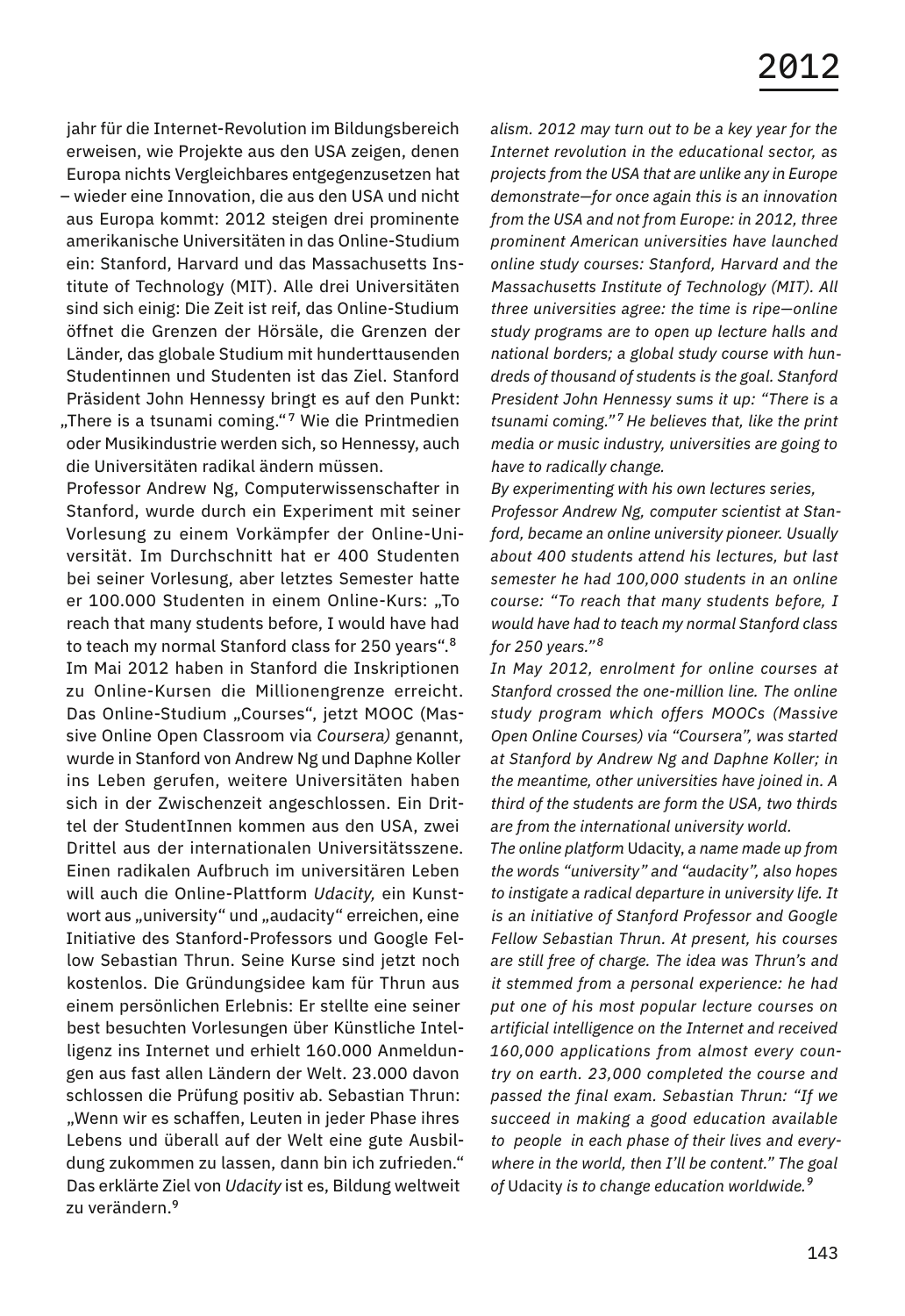Die Harvard University und das Massachusetts Institute of Technology (MIT) starteten ebenfalls im Mai 2012 ein bahnbrechendes Unternehmen: einen gemeinsamen universitären Online-Unterricht. Das Ziel setzen die beiden Eliteuniversitäten extrem hoch an: eine Idee, zwei Universitäten – MIT und Harvard; Online-Education via der gemeinsamen Plattform *http://www.edxonline.org (edX);* und eine Milliarde StudentInnen. Professor Anant Agarwal, Präsident von edX, sprach bei der feierlichen Eröffnung am 2. Mai 2012 von einer Bildungsrevolution: "There is a revolution dawning in Boston and beyond. This revolution has to do with the pen and the mouse. Online education – it is revolutionary, online education will change the world. In the prototype course the number of students that participate is insane. 120.000 students from around the world – from Tunisia, Pakistan, India, New Zealand, Australia, Columbia, Canada, USA and some other countries. Online technology truly has the potential to change the world."<sup>10</sup> Sowohl MIT als auch Harvard zielen auf eine Demokratisierung des Lernens, auf ein Auflösen des Klassenzimmers, auf einen Entwicklungsschritt, der mit der Erfindung des Buchdrucks vergleichbar ist. Agarwal wörtlich: "This is the single biggest change in education since the printing press."

Noch ein weiteres Beispiel aus den USA ist anzuführen, das ebenfalls eine weltweite Dimension anstrebt. Die Khan Academy *(www.khanacademy.* org): "Sal Khan commands a worldwide classroom. What began as a labor of love is sparking a revolution in online education". Das war die Headline einer zweiseitigen Reportage in *USA Today* am 30. Mai 2012 über Salman Khan, den Gründer der Khan Academy.<sup>11</sup> Salman Khan, mit drei Abschlüssen am MIT und einem MBA der Harvard Business School, gab zunächst seiner Cousine Nachhilfe in Mathematik, dann kamen immer mehr Freundinnen und Freunde dazu, und er entschloss sich, seine "Nachhilfestunden" auf YouTube zu stellen. Am 16. November 2006 ging das erste Video online. Es war staubtrocken: Salman erklärte das kleinste gemeinsame Vielfache. Als die Nachfrage immer größer und größer wurde, hängte Khan seinen Job als Hedgefond-Manager an den Nagel und gründete die Khan Academy. Dort sind an die 3.100 Videos über YouTube www. youtube.com.khanacademy abrufbar, aus nahezu allen Schulgegenständen, Mathematik, Geschichte,

*Harvard University and the Massachusetts Institute of Technology (MIT) also started a groundbreaking enterprise in May 2012: they are offering university classes together online. The two elite university have set a very high goal—one idea: two universities—MIT and Harvard; online education via a joint platform called* http://www.edxonline*.*  org (edX); *and with a billion students. Professor Anant Agarwal, president of edX, spoke of an educational revolution at the opening ceremony on May 2, 2012: "There is a revolution dawning in Boston and beyond. This revolution has to do with the pen and the mouse. Online education—it is revolutionary, online education will change the world. In the prototype course the number of students that participate is insane. 120,000 students from around the world—from Tunisia, Pakistan, India, New Zealand, Australia, Columbia, Canada, USA and some other countries. Online technology truly has the potential to change the world."10 Both MIT and Harvard aim at democratizing learning, eliminating the classroom and taking a step in development that is comparable to the invention of movable type. Agarwal literally claims: "This is the single biggest change in education since the printing press."*

*Another example from the USA warrants mentioning as it is also striving to achieve global dimensions. The Khan Academy* (www.khanacademy. org): *"Sal Khan commands a worldwide classroom. What began as a labor of love is sparking a revolution in online education". This was the headline of a two-page report in* USA Today *on May 30, 2012, about Salman Khan, the founder of the Khan Academy.11 Salman Khan, who holds three degrees from MIT and an MBA from the Harvard Business School, first tutored his younger cousin in math. Soon more and more friends and relatives were seeking his help, and he decided to put his "tutorials" on YouTube. On November 16, 2006, his first video went online. And it was as dry as can be: in it Salman explains the least common multiple. As the demand got greater and greater, Khan quit his job as hedge-fund manager and launched the Khan Academy. There are now some 3,100 videos available on YouTube, at www.youtube.com. khanacademy, on almost every school subject math, history, biology, geography, chemistry, economy, finance, and so on.*